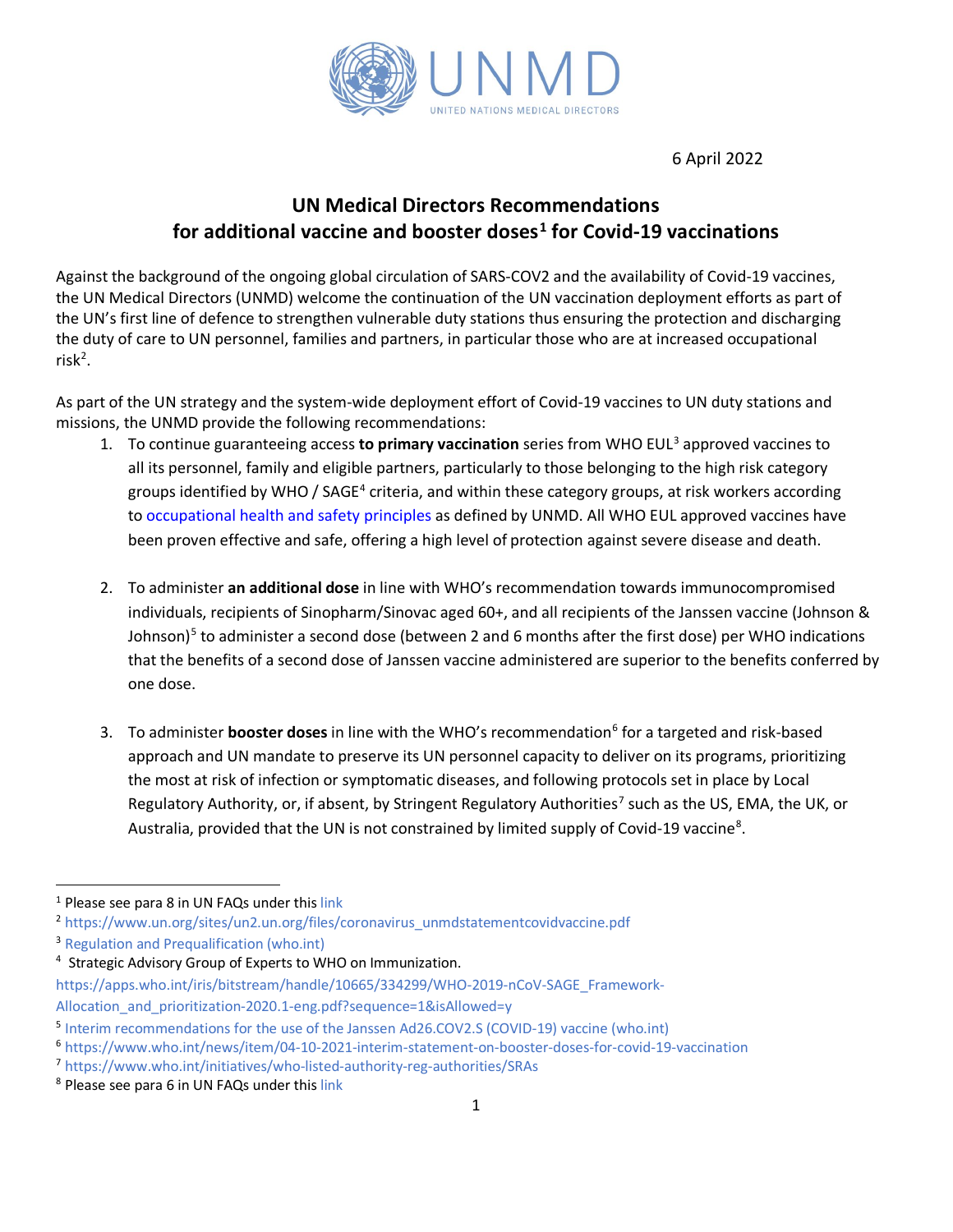

- 4. To administer homologous or heterologous (mix and match) vaccines series following these general principles (see summary table 1 below for summary of WHO recommended combination):
	- Homologous schedules are considered standard practice based on substantial safety, immunogenicity, and efficacy data available for each COVID-19 vaccine with WHO EUL approval.
	- SAGE accepts two heterologous doses of WHO EUL COVID-19 vaccines as a complete primary series. A 2-dose series continues to offer high protection against COVID-19 hospitalization and mortality.
	- The primary vaccination schedule is a 2-dose series for all WHO EUL approved vaccines. A 3<sup>rd</sup> dose as part of the primary vaccination series is recommended for immunocompromised persons and persons aged 60+ who received two doses of Sinopharm or Sinovac.
	- There is increasing evidence of waning vaccine effectiveness against mild and asymptomatic SARS-CoV-2 infection over time. A booster dose is shown to restore vaccine effectiveness to the same levels as those recorded immediately after the administration of the 2-dose series.
	- Booster dose should be administered 4-6 months after last dose. All persons aged 12 or older are eligible to receive a booster dose.
	- The available evidence is insufficient to recommend additional booster doses in all groups of population. Subsequent booster shots should be considered following a risk-based approach taking into account individual risk, local epidemiological situation, and recommendations from local and international health authorities.
	- The available evidence is insufficient to recommend booster doses in children younger than 12.
	- No additional safety concerns have been identified for the use of heterologous schedule (either within the primary series or the booster dose).

Note that specific guidance for the administration of Moderna is provided in Annex A.

## Summary table 1

## *Recommended mix and match combinations (for primary and/or booster schedule)*

| <b>DOSE #1</b> | DOSE #2 <sup>9</sup>             | DOSE#3 / BOOSTER#2 <sup>10</sup>                     | <b>DOSE#4/</b><br><b>BOOSTER#2</b> |  |
|----------------|----------------------------------|------------------------------------------------------|------------------------------------|--|
| <b>mRNA</b>    | <b>mRNA</b>                      | vectored                                             |                                    |  |
| <b>mRNA</b>    | vectored                         | <b>mRNA</b>                                          |                                    |  |
| vectored       | vectored                         | <b>mRNA</b>                                          |                                    |  |
| vectored       | <b>mRNA</b>                      | <b>mRNA</b>                                          |                                    |  |
| inactivated    | inactivated*<br>mRNA or vectored |                                                      |                                    |  |
| inactivated    | mRNA or vectored                 | mRNA or vectored                                     |                                    |  |
| non WHO EUL    | non WHO EUL                      | Start primary vaccination with WHO EUL <sup>11</sup> |                                    |  |

<span id="page-1-0"></span><sup>9</sup> <https://www.who.int/emergencies/diseases/novel-coronavirus-2019/covid-19-vaccines/advice>

<span id="page-1-1"></span><sup>10</sup> <https://www.who.int/publications/i/item/WHO-2019-nCoV-vaccines-SAGE-recommendation-heterologous-schedules>

<span id="page-1-2"></span><sup>11</sup> <https://extranet.who.int/pqweb/vaccines/vaccinescovid-19-vaccine-eul-issued>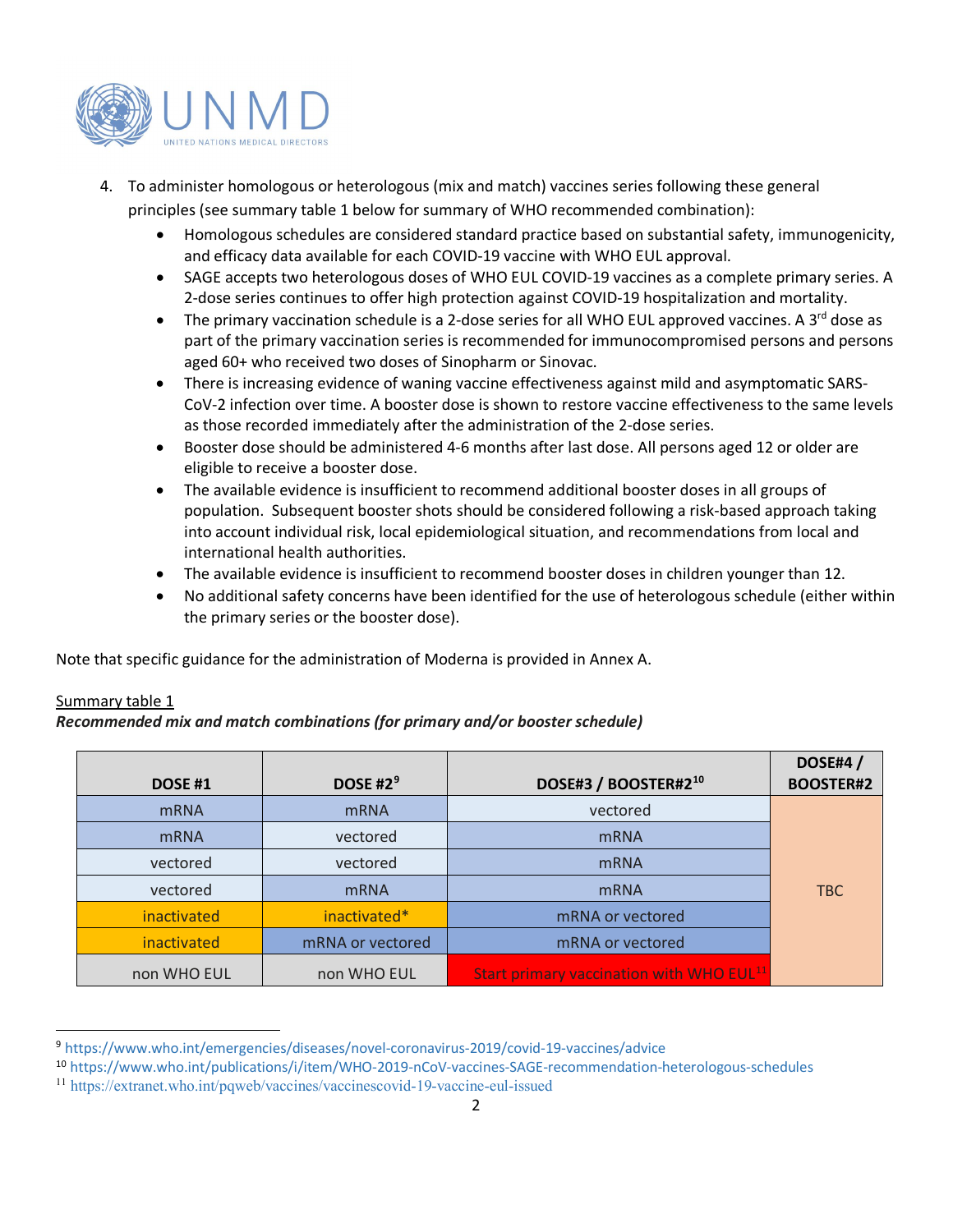

#### **Legend**

**mRNA: Moderna/Pfizer. Moderna half dose if used as booster.**

**vectored: AZ/Janssen**

**inactivated\*: Sinopharm/Sinovac/Bharat. 3rd dose recommended for age 60+ having received Sinopharm/Sinovac.**

**Non WHO EUL: Sputnik, Soberana, Abdala**

**TBC: To be confirmed**

### **References**

- [https://www.who.int/publications/i/item/WHO-2019-nCoV-vaccines-SAGE\\_recommendation](https://www.who.int/publications/i/item/WHO-2019-nCoV-vaccines-SAGE_recommendation-immunocompromised-persons)[immunocompromised-persons](https://www.who.int/publications/i/item/WHO-2019-nCoV-vaccines-SAGE_recommendation-immunocompromised-persons)
- [https://www.un.org/sites/un2.un.org/files/coronavirus\\_unmdstatementcovidvaccine.pdf](https://www.un.org/sites/un2.un.org/files/coronavirus_unmdstatementcovidvaccine.pdf)
- [https://www.un.org/sites/un2.un.org/files/unmd\\_un\\_covid19\\_vaccine\\_occupational\\_risk\\_groups\\_prioritizati](https://www.un.org/sites/un2.un.org/files/unmd_un_covid19_vaccine_occupational_risk_groups_prioritization.pdf) [on.pdf](https://www.un.org/sites/un2.un.org/files/unmd_un_covid19_vaccine_occupational_risk_groups_prioritization.pdf)
- <https://www.who.int/news/item/04-10-2021-interim-statement-on-booster-doses-for-covid-19-vaccination>
- [Interim recommendations for the use of the Janssen Ad26.COV2.S \(COVID-19\) vaccine \(who.int\)](https://www.who.int/publications/i/item/WHO-2019-nCoV-vaccines-SAGE-recommendation-Ad26.COV2.S-2021.1)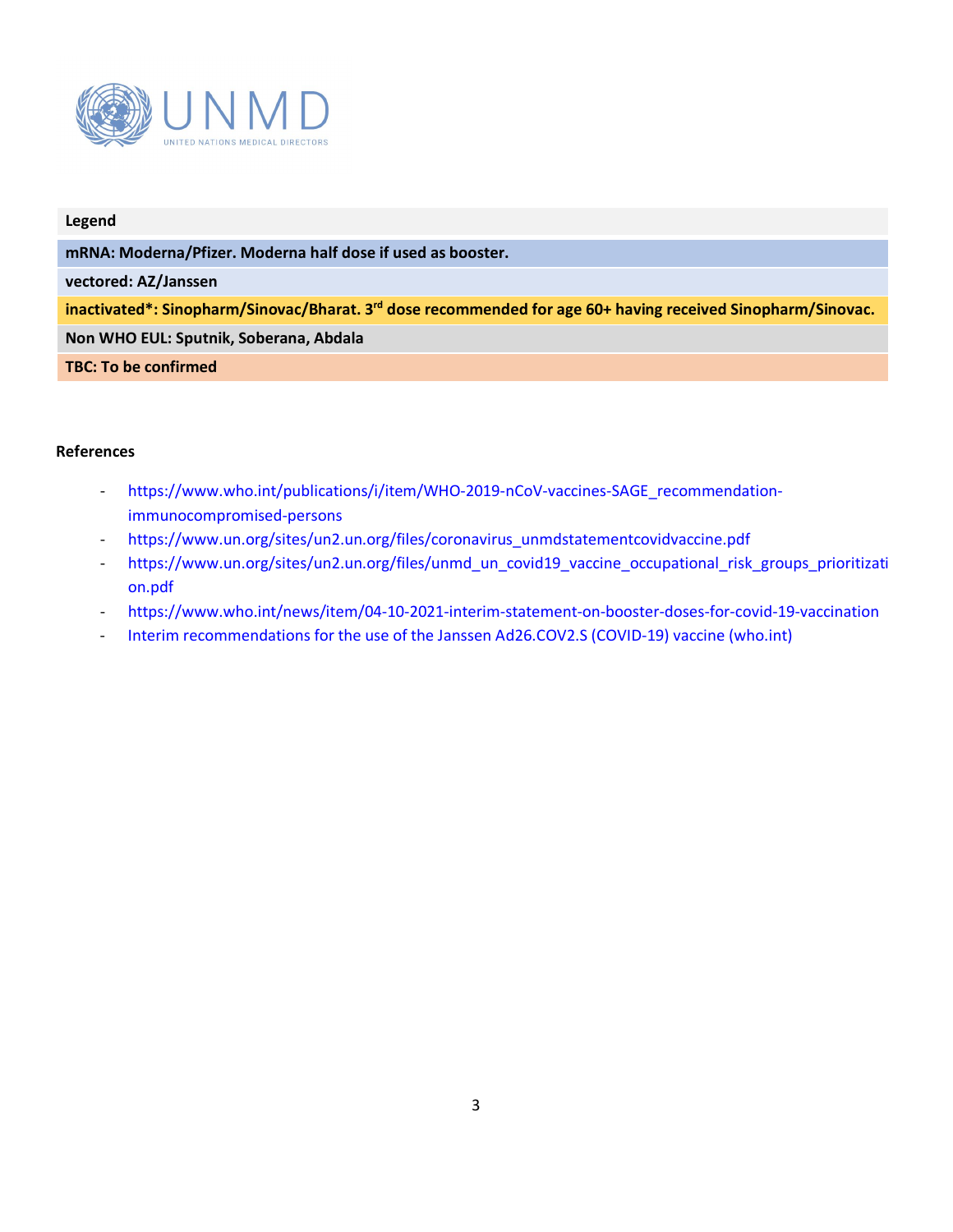

# **Annex A: UNMD recommendations for utilization of Moderna vaccine for the UN System-wide**

## **vaccination programme**

## **Disclaimer**

- This guidance does not imply that Moderna is the only option for booster doses within the context of the COVID-19 vaccination series but refers specifically to situations where the Moderna vaccine is an available option.
- This advice is based on currently available evidence on the possible use of Moderna vaccine either as a primary SARS-COV2 immunization tool or as a mix/match second dose of a primary immunization cycle (heterologous vaccination) or as a booster dose of a completed primary immunization cycle.
- Where scientific evidence of above uses of Moderna vaccine has been judged weak or unavailable, a risk averse peer review process has informed the technical recommendation.
- Homologous vaccination (i.e., same vaccine) schedules are considered standard practice based on substantial safety, immunogenicity, and efficacy data available for each COVID-19 vaccine with WHO EUL approval.
- **Heterologous vaccination (i.e., mixed vaccines) with any two WHO EUL approved vaccines[12](#page-3-0) is considered a complete primary series[13](#page-3-1).**
- Advice regarding additional dosing for non-WHO EUL COVID-19 vaccines is less well established and should be based on an individual risk assessment.
- As new information will be available, the recommendations presented in this document will be adjusted accordingly.

## **Rules for use of Moderna**

- Moderna as a  $1<sup>st</sup>$  dose is full dose (0.5ml).
- Moderna as 2<sup>nd</sup> dose (and 3<sup>rd</sup> dose for selected immunocompromised individuals) is always full dose 4-8 weeks after the initial dose (8-week interval recommended for mRNA-only primary vaccination to further increase effectiveness and further reduce rare risk of myocarditis<sup>14</sup>).
- Moderna as booster dose is always half dose (0.25ml) and given 4 to 6 months (or less depending on local health authority policies) after the completion of the last dose.
- Note that for primary immunization with non-WHO EUL approved vaccines a new primary schedule should commence at least 4 weeks after the last dose administered<sup>[15](#page-3-3)</sup>.
- Delay in receiving a dose after the recommended interval does not require additional dose<sup>[16](#page-3-4)</sup>.
- Use in children age 12 and above: Children aged 12 and above can receive the Moderna vaccine as recommended by WHO<sup>[17](#page-3-5)</sup>. As for adults, it is administered in 2 doses of 0.5ml ideally 8 weeks apart.

- <span id="page-3-1"></span><sup>13</sup> <https://www.who.int/publications/i/item/WHO-2019-nCoV-vaccines-SAGE-recommendation-heterologous-schedules> <sup>14</sup> <https://www.cdc.gov/vaccines/covid-19/clinical-considerations/covid-19-vaccines-us.html>
- <span id="page-3-3"></span><span id="page-3-2"></span><sup>15</sup> <https://www.cdc.gov/vaccines/covid-19/clinical-considerations/covid-19-vaccines-us.html#foot-04>

<span id="page-3-0"></span><sup>12</sup> <https://www.who.int/groups/strategic-advisory-group-of-experts-on-immunization/covid-19-materials>

<span id="page-3-4"></span><sup>16</sup> [https://www.cdc.gov/vaccines/covid-19/clinical-considerations/covid-19-vaccines-](https://www.cdc.gov/vaccines/covid-19/clinical-considerations/covid-19-vaccines-us.html?CDC_AA_refVal=https%3A%2F%2Fwww.cdc.gov%2Fvaccines%2Fcovid-19%2Finfo-by-product%2Fclinical-considerations.html#Appendix-A)

[us.html?CDC\\_AA\\_refVal=https%3A%2F%2Fwww.cdc.gov%2Fvaccines%2Fcovid-19%2Finfo-by-product%2Fclinical](https://www.cdc.gov/vaccines/covid-19/clinical-considerations/covid-19-vaccines-us.html?CDC_AA_refVal=https%3A%2F%2Fwww.cdc.gov%2Fvaccines%2Fcovid-19%2Finfo-by-product%2Fclinical-considerations.html#Appendix-A)[considerations.html#Appendix-A](https://www.cdc.gov/vaccines/covid-19/clinical-considerations/covid-19-vaccines-us.html?CDC_AA_refVal=https%3A%2F%2Fwww.cdc.gov%2Fvaccines%2Fcovid-19%2Finfo-by-product%2Fclinical-considerations.html#Appendix-A)

<span id="page-3-5"></span><sup>17</sup> <https://www.who.int/news-room/feature-stories/detail/the-moderna-covid-19-mrna-1273-vaccine-what-you-need-to-know>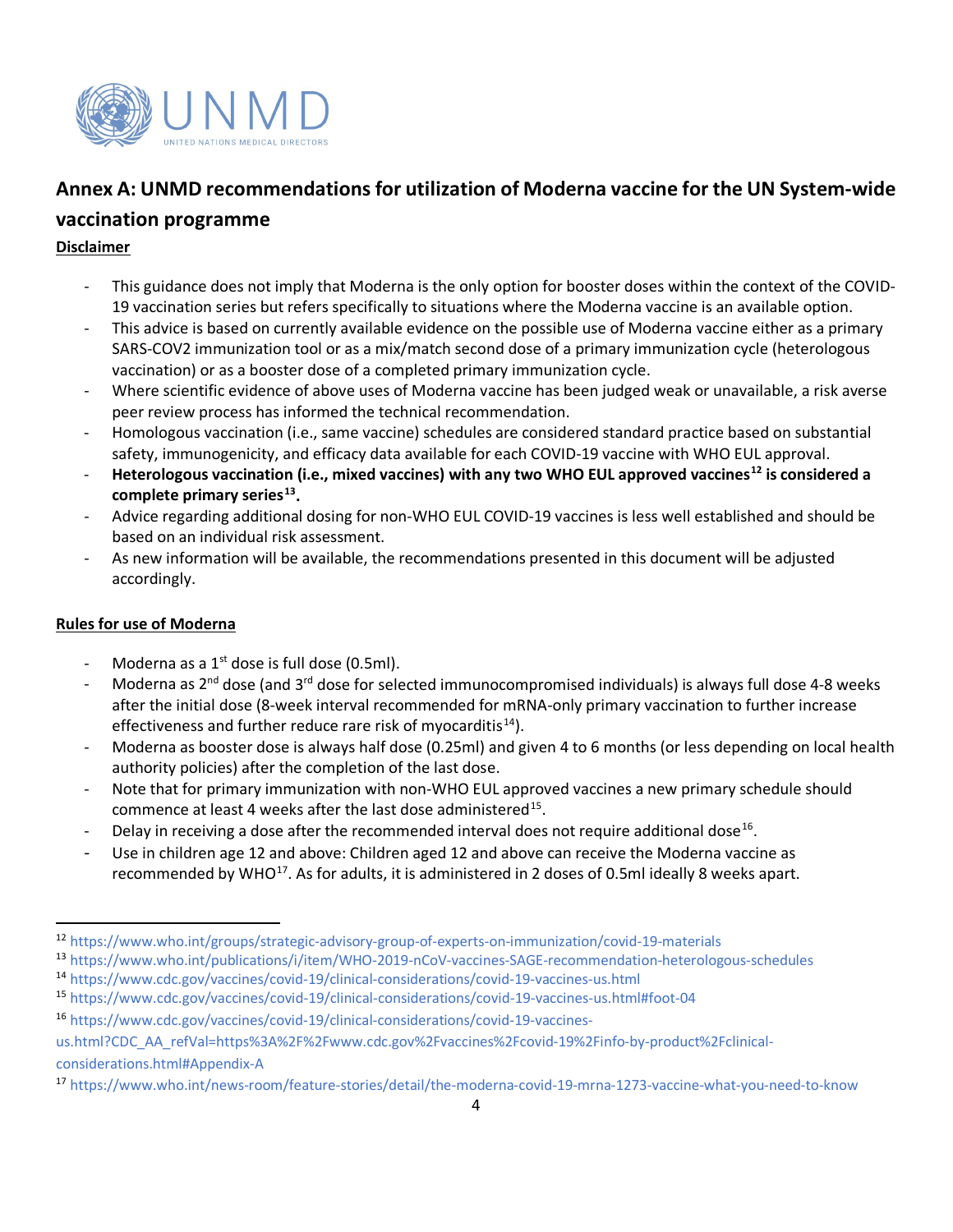

<span id="page-4-0"></span>

|                                        | Vaccine type                                 | <b>Initial</b><br>schedule | Moderna<br>dose | When to give                                     | <b>Comment</b>                                                                             |
|----------------------------------------|----------------------------------------------|----------------------------|-----------------|--------------------------------------------------|--------------------------------------------------------------------------------------------|
| <b>WHO EUL</b><br>approved<br>vaccines | Viral vector<br>(Astra Zeneca,<br>Janssen)   | Complete                   | Half            | 4-6 months $^{18}$<br>after 2 <sup>nd</sup> dose | Heterologous vaccine<br>replacement for 3rd (booster)<br>dose                              |
|                                        |                                              | Incomplete                 | Full            | 4 weeks after<br>$1st$ dose                      | Heterologous vaccine<br>replacement for 2 <sup>nd</sup> and<br>subsequent doses            |
|                                        | Inactivated virus<br>(Sinopharm,<br>Sinovac) | Complete                   | half            | 4-6 months $^{18}$<br>after 2 <sup>nd</sup> dose | Normal Moderna 'booster'<br>schedule                                                       |
|                                        |                                              | Incomplete Full            |                 | 4 weeks after<br>$1st$ dose                      | Heterologous vaccine<br>replacement for 2 <sup>nd</sup> and<br>subsequent doses            |
|                                        | <b>mRNA</b><br>(Moderna,                     | Complete                   | Half            | 4-6 months $^{18}$<br>after 2 <sup>nd</sup> dose | Normal Moderna 'booster'<br>schedule                                                       |
|                                        | Pfizer)                                      | Incomplete Full            |                 | 8 weeks after<br>$1st$ dose                      | Heterologous/Homologous<br>vaccine replacement for 2 <sup>nd</sup><br>and subsequent doses |
|                                        | Protein subunit<br>(Novavax)                 | Complete                   | Half            | 4-6 months $^{18}$<br>after 2 <sup>nd</sup> dose | Normal Moderna 'booster'<br>schedule                                                       |
|                                        |                                              | Incomplete Full            |                 | 4 weeks after<br>$1st$ dose                      | Heterologous vaccine<br>replacement for 2 <sup>nd</sup> and<br>subsequent doses            |

<span id="page-4-1"></span><sup>&</sup>lt;sup>18</sup> Or less depending on local health authority policies